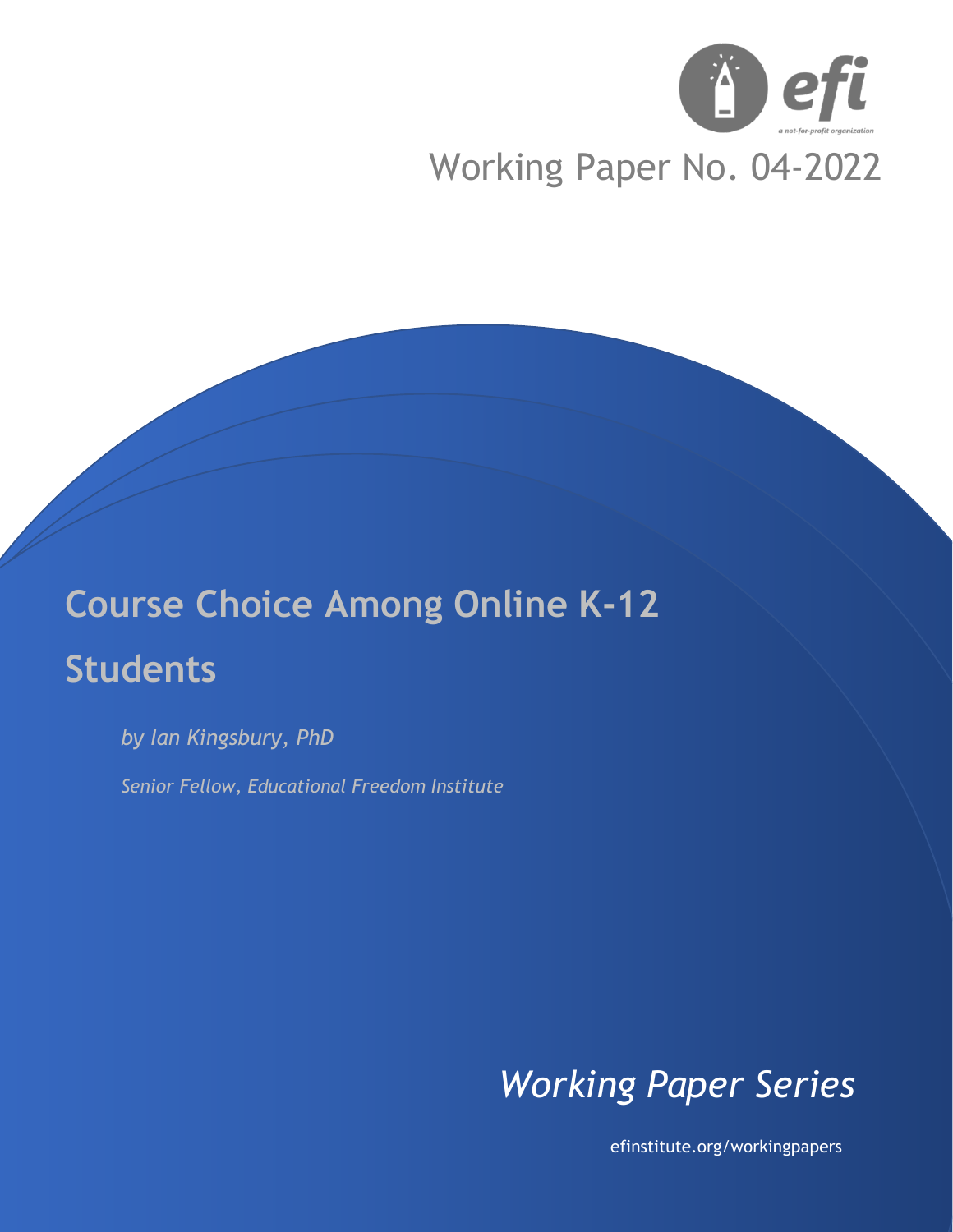# Course Choice Among Online K-12 Students

Ian Kingsbury, Ph.D.

Educational Freedom Institute

ian@efinstitute.org

ORCID: 0000-0001-8362-6233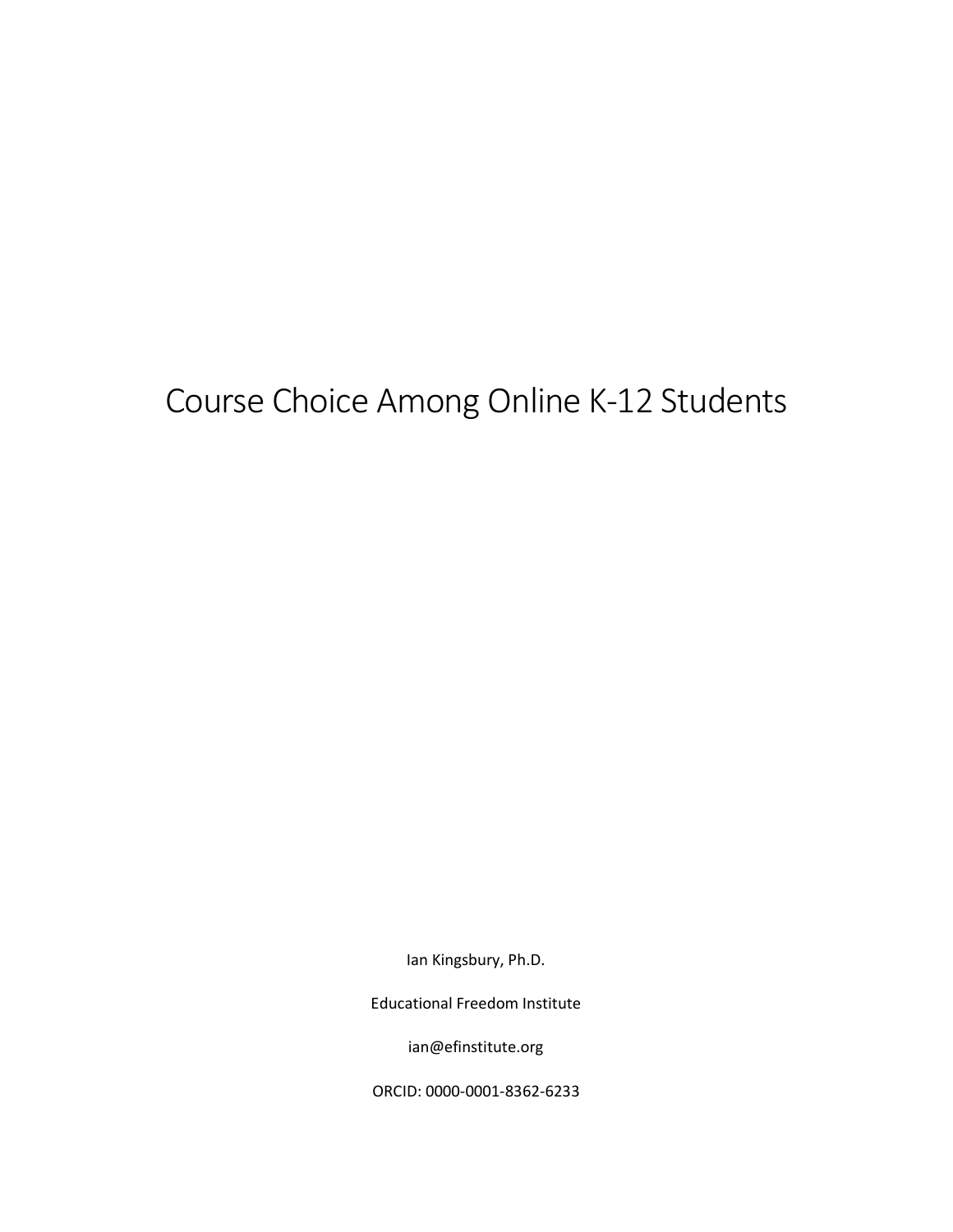#### Abstract

Many K-12 brick and mortar public schools now grant students the option of taking some of their courses online. Yet, a scant academic literature probes where online course choice exists and why it is utilized. We partner with a market research firm to solicit 450 responses from a nationally representative group of American parents of public school-educated children to begin to understand the predictors of districts adopting course choice, disparities in access, and why families utilize course choice. Overall, there are no clear intrastate predictors of which districts provide parents the option to avail online course choice. In schools where the option of online course choice is not provided, however, there is notably stronger demand in traditional public and magnet schools compared to charters. Finally, among several options provided, respondents emphasized the importance of scheduling flexibility or simply believing that their child would learn more in their decision to utilize online course choice.

#### Introduction

Many philanthropists, education reformers, policymakers, and activists believed that the internet would revolutionize American public education (Moe & Chubb, 2009; Cain, 2021). In many regards this revolution has not come to pass. COVID-19 related school closures notwithstanding, students still overwhelmingly receive direct instruction from a teacher while meeting face-to-face in a traditional school building, while fewer than one percent of American students are enrolled in fully virtual schools (Keaton, 2021). Indeed, American education has not radically changed in the past century despite assurances of revolution from reform skeptics and opponents.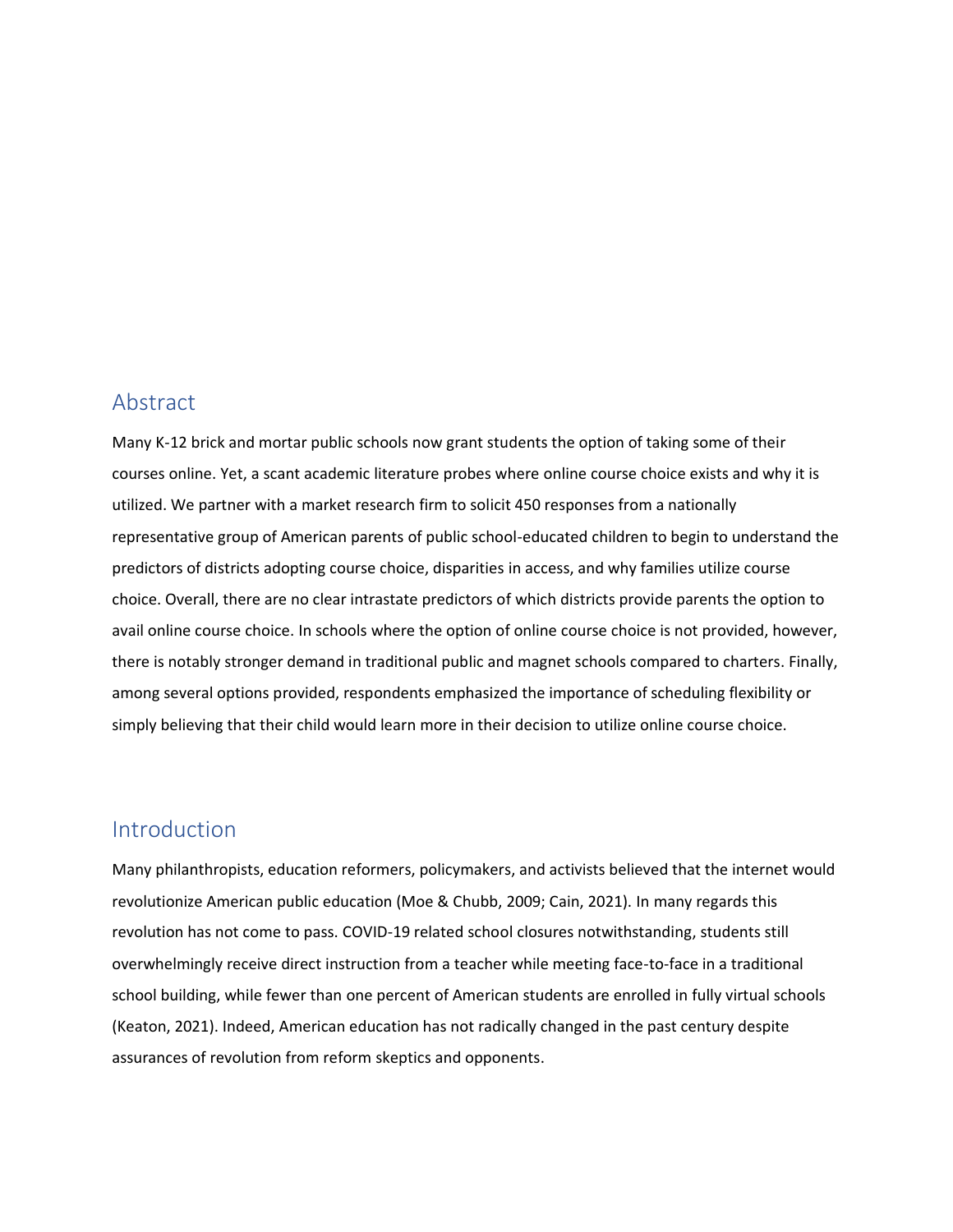But while sweeping changes in American public education may not have materialized, the digital age has precipitated some noteworthy changes in what, where, and how students learn. A 2013 Pew research poll for example observed that 92% of teachers claim that the internet has had a "major impact" on their ability to access content, resources, and materials for teaching. Nearly 7 in 10 report it has also had a major impact on sharing ideas with other teachers and interacting with parents (Purcell, Buchanan & Friedrich, 2013). And while in-person learning overwhelmingly remains the preferred method of content delivery, many districts have made some online courses available both to supplement (i.e. take courses not available at the school) or supplant (i.e. the same course is available at the school) the child's inperson education.

The COVID-19 pandemic and associated school adoption of emergency remote online learning could perhaps accelerate adoption of blended learning (i.e. in-person courses have online components) and online course choice (i.e. fully online courses for students in brick and mortar schools). Though brick and mortar schools struggled in their delivery of online learning (Kingsbury, 2021), the experience perhaps normalized it as an instructional delivery method and highlighted its potential utility. A recent survey of college students found that 73% expressed interest in enrolling in some fully online courses (McKenzie, 2021).

On a macro level, access to online courses is largely determined by state-level policy. Lawmakers in Florida for example contemplated a law that would have required students to take at least one course online to receive a diploma, though ultimately made accommodations due to pushback (Postal, 2016). In New York State, meanwhile, Governor Cuomo's promise to "reimagine education" in the wake of COVID-19 spurred speculation about greater infusion of technology into classrooms, but no such plan came to fruition. Access to online course offerings in New York K-12 schools remains somewhat elusive and is generally reserved for credit recovery (Clements, Pazzaglia & Zweig, 2013). Who provides online courses and how it is paid for also varies depending on local context. Some districts delegate teachers to teach one or several courses online, whereas others pay fees to outside vendors or established virtual schools.

The evolution and adoption of instructional technology is also not as linear as the conventional wisdom or prognosticators of revolution might have predicted. In 2011, New York City Mayor Michael Bloomberg and School Chancellor Joel Klein kicked off an innovation initiative which was supposed to foster, among other things, greater adoption of instructional technology and the personalized learning that it enables. By 2017 however the program had its budget cut by more than 90% and was largely an afterthought to the progressive reforms heralded by Mayor de Blasio (Abamu, 2017).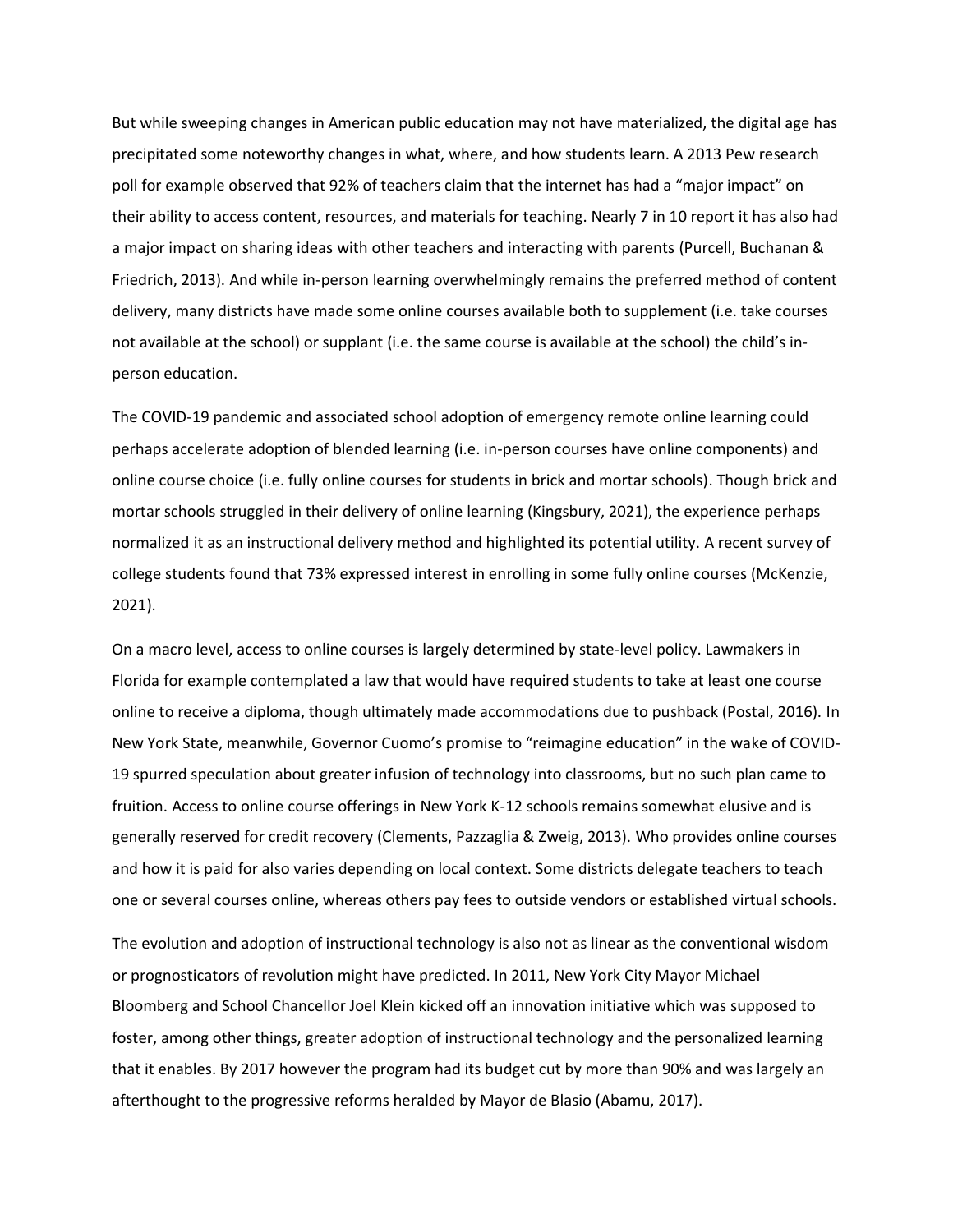#### **Data**

We devised a survey that asked adults respondents (18+) about a variety of school-related topics, including access to and utilization of online course choice. The survey was administered by Roscow Market Research, a market research firm headquartered in Bethesda, MD. The nationally representative survey required that respondents were the guardians of school-aged children (K-12), and it consisted of 1,200 participants.

The online course choice questions winnowed responses down to guardians with children in grades 6-  $12<sup>1</sup>$  and those enrolled in public schools, including magnet and charter schools (i.e. it excluded students in private schools or homeschooled children). The sample excluded the handful of respondents who has children enrolled in full-time virtual schools. These restrictions ultimately resulted in the participation of 450 parents responding to questions about online course choice. Parents with multiple school-aged children were advised to answer the survey on behalf of their oldest child in primary or secondary school.

## Methods and Results

#### Hypotheses

Online course choice perhaps features the greatest utility in settings with a stronger demand for credit recovery, and in rural settings that sometimes lack the scale to offer the diverse range of course options featured elsewhere. Therefore, we hypothesize that residing in a zip code designated as rural locale is positively correlated with access to and demand for online course choice, and that zip code-level median household income is negatively associated with access and demand. Household income strongly correlates with student achievement (Perry, 2019), college-going cultural mores (Destin, 2013), and school revenue and spending (Baker, Sciarra & Farrie, 2014). To that effect, we assert that it is a strong proxy for demand for credit recovery (i.e. higher income corresponds to lower demand).

 $1$  Supplemental online course offerings are typically reserved for older grades because primary school students typically have a prescribed course schedule that does not invite customization. Moreover, young students often require supervision or even direct assistance from an adult to participate in online courses.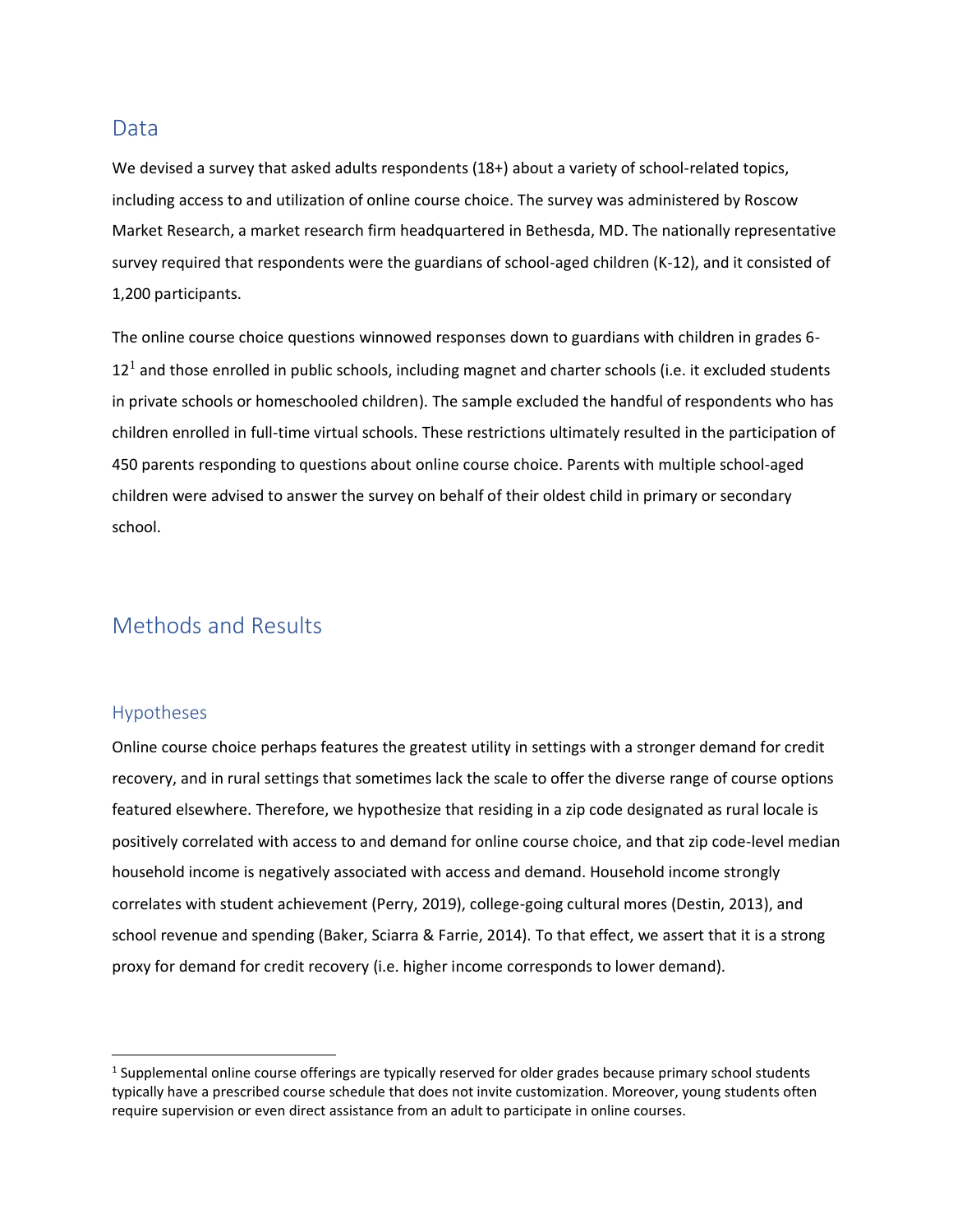Who can access online course choice?

Overall, 152 of 450 respondents (38.2%) responded affirmatively to the question: "Does your child have the option of taking courses fully online for course credit?" Just over half of respondents (51.4%) report that their child does not have access to online course offerings, while 16.9% were not sure.

To better understand disparities in access to online course choice, we construct a linear probability model that expresses access as a function of several zip code-level geographic and demographic characteristics, including median household income, racial composition, and whether the zip code is deemed rural by the Federal Office of Rural Health Policy. Data for the first two categories was purchased from databyzipcode.com, a data package that coalesces data from the US Census American Community Survey. The rural indicator was coded manually using the search function in the Rural Health Information Hub (<https://www.ruralhealthinfo.org/>).

All models use a state fixed effect so that observed differences are not statistical artifacts of state-level policy. In models that only use one covariate plus the state fixed effect, we observe that individuals in a zip code with a higher proportion of white residents are less likely to report access to online course offerings, and that those with a higher proportion of Black residents are more likely to report access.

To better understand potential causal pathways, we combine all zip-code level covariates into a single model, formally:

Access<sub>i</sub>= β1rural<sub>i</sub>+ β2hhincome<sub>i</sub>+ β3x<sub>i</sub>+ β4u<sub>i</sub>+ + ε<sub>i</sub>

X denotes a vector of race variables while u denotes a state fixed effect. Respondents who reported being unsure about whether their child had access to online course offerings were coded as missing for the dependent variable.

Overall, within the fully specified model, only household income remains predictive of access to online course offerings, as seen in Table One. Specifically, a one thousand dollar increase in median household income is associated with a .2 percentage point decrease in the likelihood of access to online course choice, all else equal.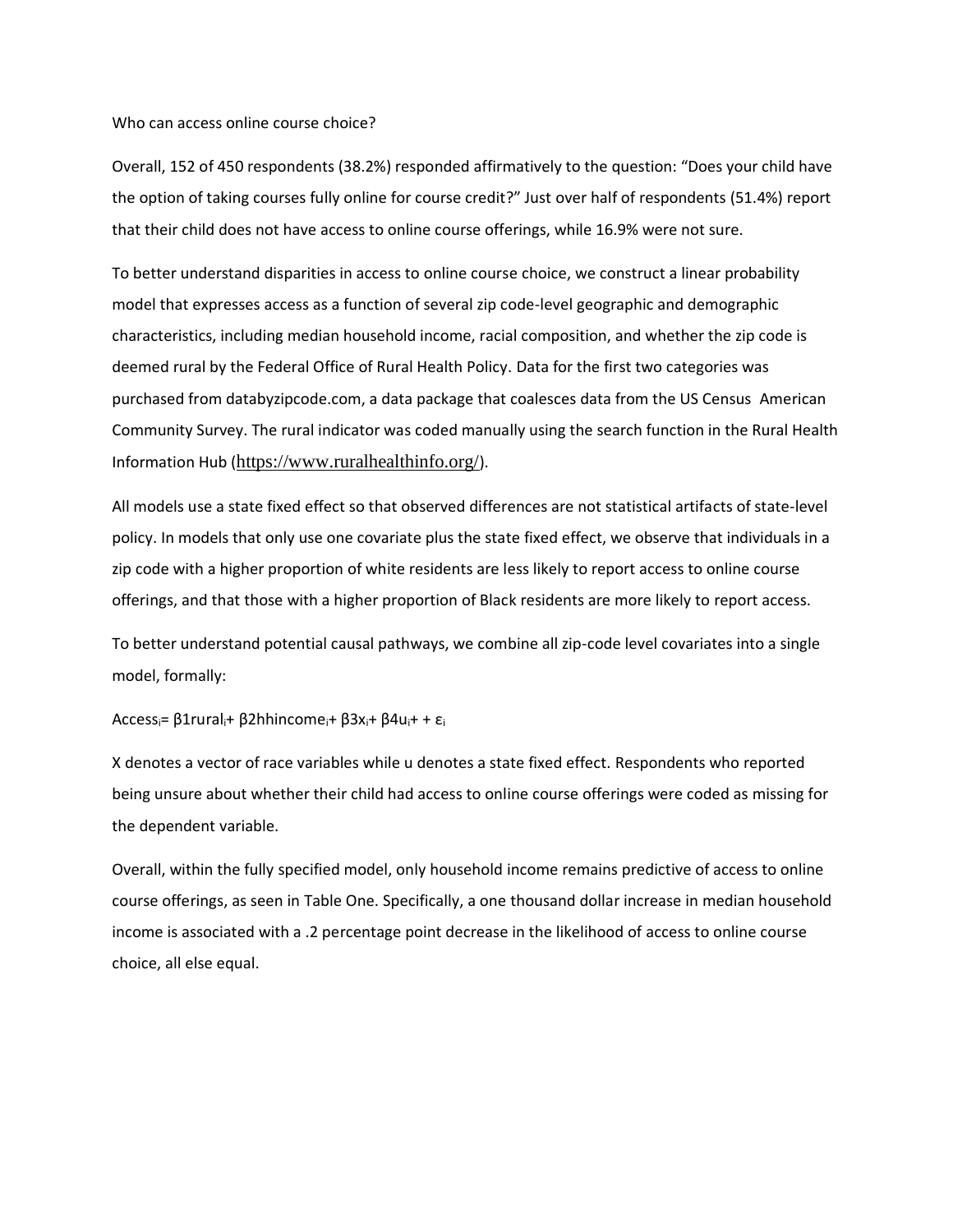|              | <sup>1</sup>             | $\mathsf{II}$ | Ш      | IV             | $\vee$                   | VI                                                | VII                          |
|--------------|--------------------------|---------------|--------|----------------|--------------------------|---------------------------------------------------|------------------------------|
| Rural        | .005                     |               |        | -              | $\overline{\phantom{a}}$ | $\overline{\phantom{0}}$                          | $-.021$                      |
|              | (.056)                   |               |        |                |                          |                                                   | (.065)                       |
| Median       |                          | $-.003***$    |        |                |                          |                                                   | $\qquad \qquad \blacksquare$ |
| hh           |                          | (.001)        |        |                |                          |                                                   | $.002**$                     |
| income       |                          |               |        |                |                          |                                                   | (.001)                       |
| <b>Black</b> |                          |               | .002   | -              |                          |                                                   | $-.008$                      |
|              |                          |               | (.001) |                |                          |                                                   | (.008)                       |
| Asian        |                          |               |        | $-.001$        |                          |                                                   | $-.009$                      |
|              |                          |               |        | (.002)         |                          |                                                   | (.009)                       |
| Hispanic     | $\overline{\phantom{a}}$ |               |        | $\overline{a}$ | $.003*$                  |                                                   | $-.008$                      |
|              |                          |               |        |                | (.001)                   | $\overline{a}$<br>$-.002**$<br>(.001)<br>Y<br>442 | (.008)                       |
| White        |                          |               |        | -              |                          |                                                   | $-.009$                      |
|              |                          |               |        |                |                          |                                                   | (.008)                       |
| State FE     | Y                        | Y             | Y      | Y              | Y                        |                                                   | Y                            |
| n            | 446                      | 442           | 442    | 442            | 442                      |                                                   | 441                          |

Table One: Predictors of Access to Online Course Offerings

Among those who can't access online course choice, who wants it?

Parents of students in grades 6-12 who reported not having access to online course content were asked, "Do you wish your child had the option of taking some courses online for course credit?" Among the 278 respondents, 145 responded "yes" to the question (52.2%) while 133 (47.8%) responded "no."

To better understand the unfulfilled demand of access to online courses, we employ the same linear probability models used to probe who can access course choice, the difference being that the dependent variable becomes their response to whether parents desire access to online courses.

In considering the impact of zip-code level geographic data, the models that only feature one variable in addition to a state fixed effect reveals that a higher share of Hispanic students is associated with a statistically significant increase in demand for virtual options whereas the share of white students is negatively associated with demand. In the fully specified model, however, none of the predictors are statistically significant.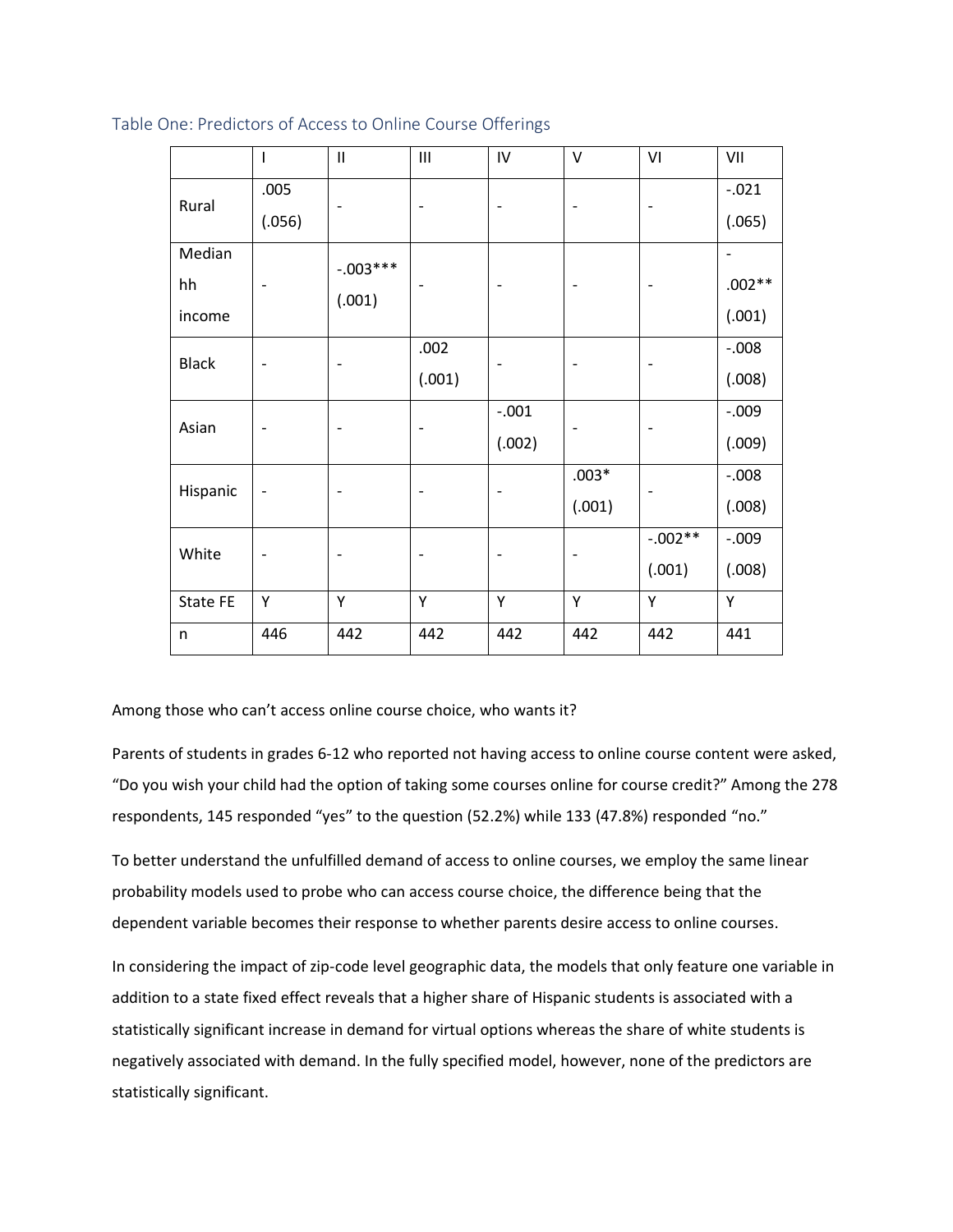|              | ı      | $\mathbf{I}$ | Ш      | IV     | V         | VI                       | VII     |
|--------------|--------|--------------|--------|--------|-----------|--------------------------|---------|
| Rural        | .018   |              |        |        |           |                          | .053    |
|              | (.083) |              |        |        |           |                          | (.095)  |
| Median       |        | $-.001$      |        |        |           |                          | $-.000$ |
| hh           |        | (.001)       |        |        |           |                          | (.002)  |
| income       |        |              |        |        |           |                          |         |
| <b>Black</b> |        |              | .002   |        |           |                          | $-.025$ |
|              |        |              | (.002) |        |           |                          | (.022)  |
| Asian        |        |              |        | .001   |           |                          | $-.023$ |
|              |        |              |        | (.004) |           |                          | (.023)  |
| Hispanic     | -      |              |        |        | $.006***$ |                          | $-.019$ |
|              |        |              |        |        | (.002)    |                          | (.022)  |
|              |        |              |        |        |           | $\overline{\phantom{0}}$ | $-.025$ |
| White        |        |              |        |        |           | $.003***$                | (.021)  |
|              |        |              |        |        |           | (.001)                   |         |
| State FE     | Υ      | Y            | Υ      | Υ      | Υ         | Υ                        | Υ       |
|              | 275    | 273          | 273    | 273    | 273       | 273                      | 272     |

Table Two: Regional Predictors of Desiring Online Course Offerings

In addition to considering regional characteristics and how they predict desire to access online course choice, we also consider the individual characteristics of the respondents. Specifically, we express the indicator variable for desiring access as a function of ethnicity and self-reported political affiliation of the respondent, and whether the child for whom their answering has an individualized education plan (IEP) and whether they qualify for free or reduced-price lunch (FRL). We also consider whether the student is enrolled in a magnet, charter, or traditional public school. Overall, the results highlight differences by ethnicity that are practically and statistically significant if the model only controls for one state and one ethnicity. Specifically, African American respondents are 25.8 percentage points more likely to express a desire for online course choice compared to all others whereas white respondents are 21.1 percentage points less likely to express interest. In raw terms, 18 of 26 African American respondents responded that they wish they had access to virtual course offerings compared to 104 of 213 white respondents.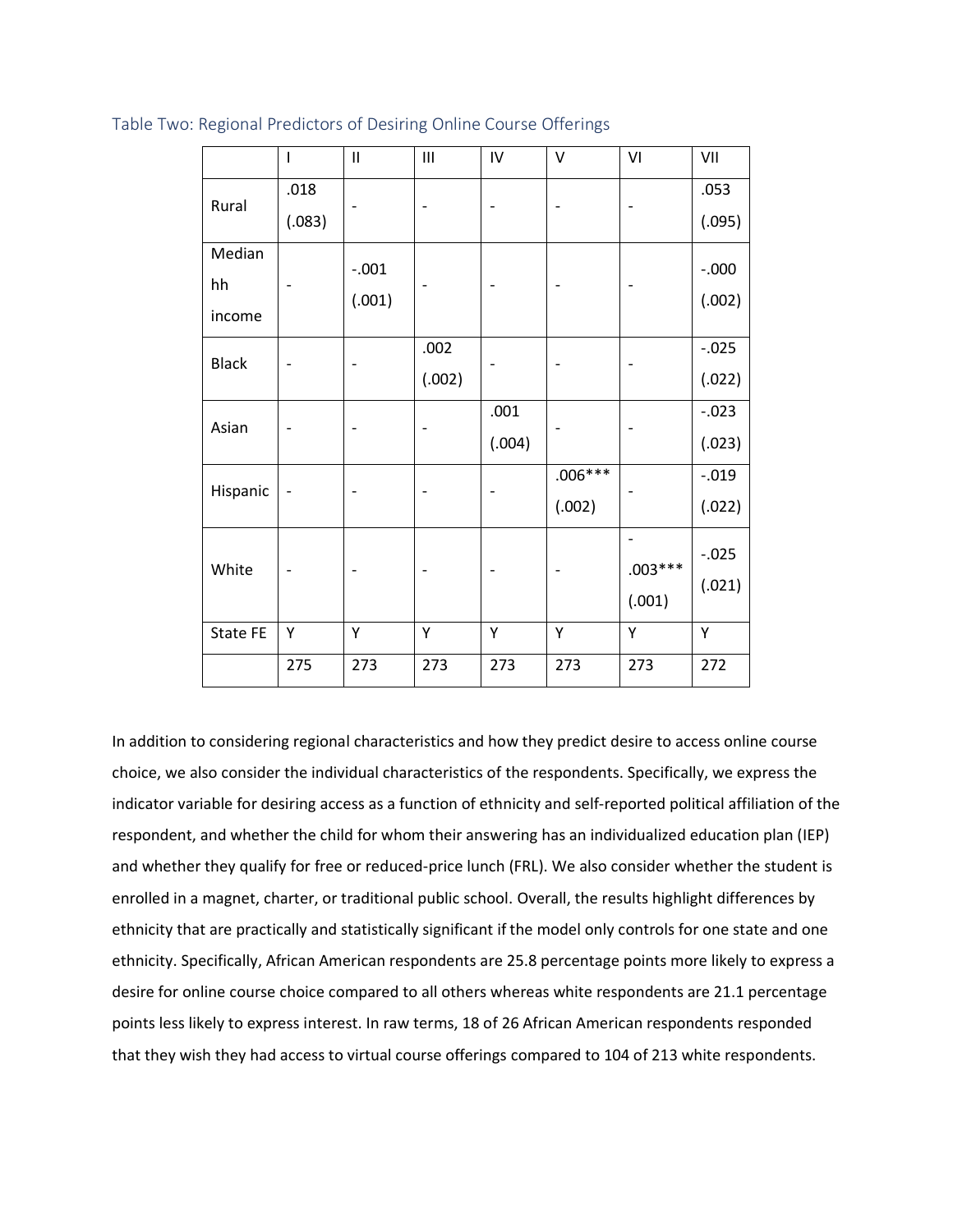|              | $\overline{\phantom{a}}$     | $\ensuremath{\mathsf{II}}$ | $\mathbf{III}$           | $\mathsf{IV}$            | $\sf V$                      | VI                       | VII                          | VIII                         | $\sf IX$                                                                          | $\pmb{\mathsf{X}}$           | XI                           | XII               |
|--------------|------------------------------|----------------------------|--------------------------|--------------------------|------------------------------|--------------------------|------------------------------|------------------------------|-----------------------------------------------------------------------------------|------------------------------|------------------------------|-------------------|
| <b>IEP</b>   | $-.072$                      | $\overline{\phantom{a}}$   | $\overline{a}$           | $\overline{\phantom{a}}$ | $\overline{\phantom{a}}$     | $\overline{\phantom{a}}$ | $\qquad \qquad -$            | $\qquad \qquad -$            | $\overline{\phantom{a}}$                                                          | $\blacksquare$               | $\overline{a}$               | $-.047$           |
|              | (.079)                       |                            |                          |                          |                              |                          |                              |                              |                                                                                   |                              |                              | (.084)            |
| <b>FRL</b>   | $\qquad \qquad \blacksquare$ | .084                       |                          | $\overline{\phantom{a}}$ | $\qquad \qquad -$            | $\overline{\phantom{a}}$ | $\overline{a}$               | $\qquad \qquad \blacksquare$ | $\overline{\phantom{a}}$                                                          | $\overline{\phantom{a}}$     | $\overline{\phantom{a}}$     | .068              |
|              |                              | (.069)                     |                          |                          |                              |                          |                              |                              |                                                                                   |                              |                              | (.072)            |
|              |                              |                            | $\overline{\phantom{a}}$ |                          |                              |                          |                              |                              |                                                                                   | $\qquad \qquad \blacksquare$ | $\overline{\phantom{a}}$     | .071              |
| White        | $\qquad \qquad -$            | $\overline{\phantom{a}}$   | $.211***$                | $\overline{\phantom{a}}$ | $\overline{\phantom{a}}$     | $\overline{\phantom{m}}$ | $\qquad \qquad \blacksquare$ | $\qquad \qquad -$            | $\overline{\phantom{m}}$                                                          |                              |                              | (.174)            |
|              |                              |                            | (.076)                   |                          |                              |                          |                              |                              |                                                                                   |                              |                              |                   |
| <b>Black</b> | $\overline{\phantom{a}}$     | $\overline{\phantom{a}}$   | ÷,                       | $.258**$                 | $\overline{a}$               | $\overline{\phantom{a}}$ | $\qquad \qquad \blacksquare$ | $\qquad \qquad \blacksquare$ | $\overline{\phantom{a}}$                                                          | $\blacksquare$               | $\blacksquare$               | .218              |
|              |                              |                            |                          | (.110)                   |                              |                          |                              |                              |                                                                                   |                              |                              | (.200)            |
| Asian        | $\overline{\phantom{a}}$     | $\overline{\phantom{a}}$   |                          | $\overline{\phantom{a}}$ | .155                         |                          |                              | $\qquad \qquad \blacksquare$ | $\overline{\phantom{a}}$                                                          | $\overline{\phantom{a}}$     | $\qquad \qquad \blacksquare$ | .249              |
|              |                              |                            |                          |                          | (.123)                       |                          |                              |                              |                                                                                   |                              |                              | (.191)            |
|              | $\qquad \qquad \blacksquare$ | $\overline{\phantom{a}}$   |                          | $\overline{\phantom{a}}$ | $\overline{a}$               | .159                     |                              | $\qquad \qquad \blacksquare$ | $\overline{\phantom{m}}$                                                          | $\qquad \qquad \blacksquare$ | $\qquad \qquad -$            | .145              |
| Hispanic     |                              |                            |                          |                          |                              | (.107)                   |                              |                              |                                                                                   |                              |                              | (.161)            |
| Independent  | $\overline{\phantom{a}}$     | $\overline{\phantom{a}}$   | $\overline{a}$           | $\overline{\phantom{a}}$ | $\overline{\phantom{a}}$     | $\qquad \qquad -$        | .022                         | $\qquad \qquad -$            |                                                                                   | $\overline{\phantom{a}}$     | $\overline{a}$               | $-.139$           |
|              |                              |                            |                          |                          |                              |                          | (.071)                       |                              |                                                                                   |                              |                              | (.219)            |
| Dem          | $\qquad \qquad \blacksquare$ | $\overline{\phantom{a}}$   | $\overline{a}$           | $\overline{\phantom{a}}$ | $\overline{\phantom{a}}$     | $\overline{\phantom{a}}$ | $\qquad \qquad \blacksquare$ | .036                         |                                                                                   | $\Box$                       | $\overline{\phantom{a}}$     | $-.145$           |
|              |                              |                            |                          |                          |                              |                          |                              | (.071)                       | $\overline{\phantom{a}}$<br>$-.100$<br>$\blacksquare$<br>$\overline{\phantom{a}}$ |                              | (.220)                       |                   |
| GOP          | $\overline{\phantom{a}}$     | $\overline{\phantom{a}}$   | $\overline{\phantom{0}}$ | $\overline{\phantom{a}}$ | $\overline{\phantom{a}}$     | $\overline{\phantom{a}}$ | $\qquad \qquad -$            | $\qquad \qquad -$            |                                                                                   |                              |                              | $-.160$           |
|              |                              |                            |                          |                          |                              |                          |                              |                              | (.071)                                                                            |                              |                              | (.221)            |
|              |                              |                            |                          |                          |                              |                          |                              |                              |                                                                                   | $\overline{\phantom{a}}$     | $\overline{\phantom{a}}$     | $\qquad \qquad -$ |
| Charter      | $\qquad \qquad -$            | $\overline{\phantom{m}}$   | $\overline{a}$           | $\overline{\phantom{a}}$ | $\qquad \qquad -$            | $\overline{\phantom{m}}$ | $\qquad \qquad -$            | $\qquad \qquad -$            | $\overline{\phantom{a}}$                                                          | $.344*$                      |                              | $.367*$           |
|              |                              |                            |                          |                          |                              |                          |                              |                              |                                                                                   | (.177)                       |                              | (.207)            |
| Magnet       | $\qquad \qquad \blacksquare$ | $\overline{\phantom{a}}$   | $\overline{a}$           | $\overline{\phantom{a}}$ | $\qquad \qquad \blacksquare$ | $\overline{\phantom{a}}$ | $\overline{\phantom{0}}$     | $\qquad \qquad \blacksquare$ |                                                                                   |                              | .473                         | .202              |
|              |                              |                            |                          |                          |                              |                          |                              |                              |                                                                                   |                              | (.307)                       | (.391)            |
| State FE     | Y                            | Y                          | Υ                        | Y                        | Y.                           | Y                        | Υ                            | Y                            | Y                                                                                 | Y                            | Y                            | Y                 |
| $\sf n$      | 278                          | 260                        | 278                      | 278                      | 278                          | 278                      | 278                          | 278                          | 278                                                                               | 278                          | 278                          | 260               |

## Table Three: Personal Predictors of Desiring Access to Online Course Choice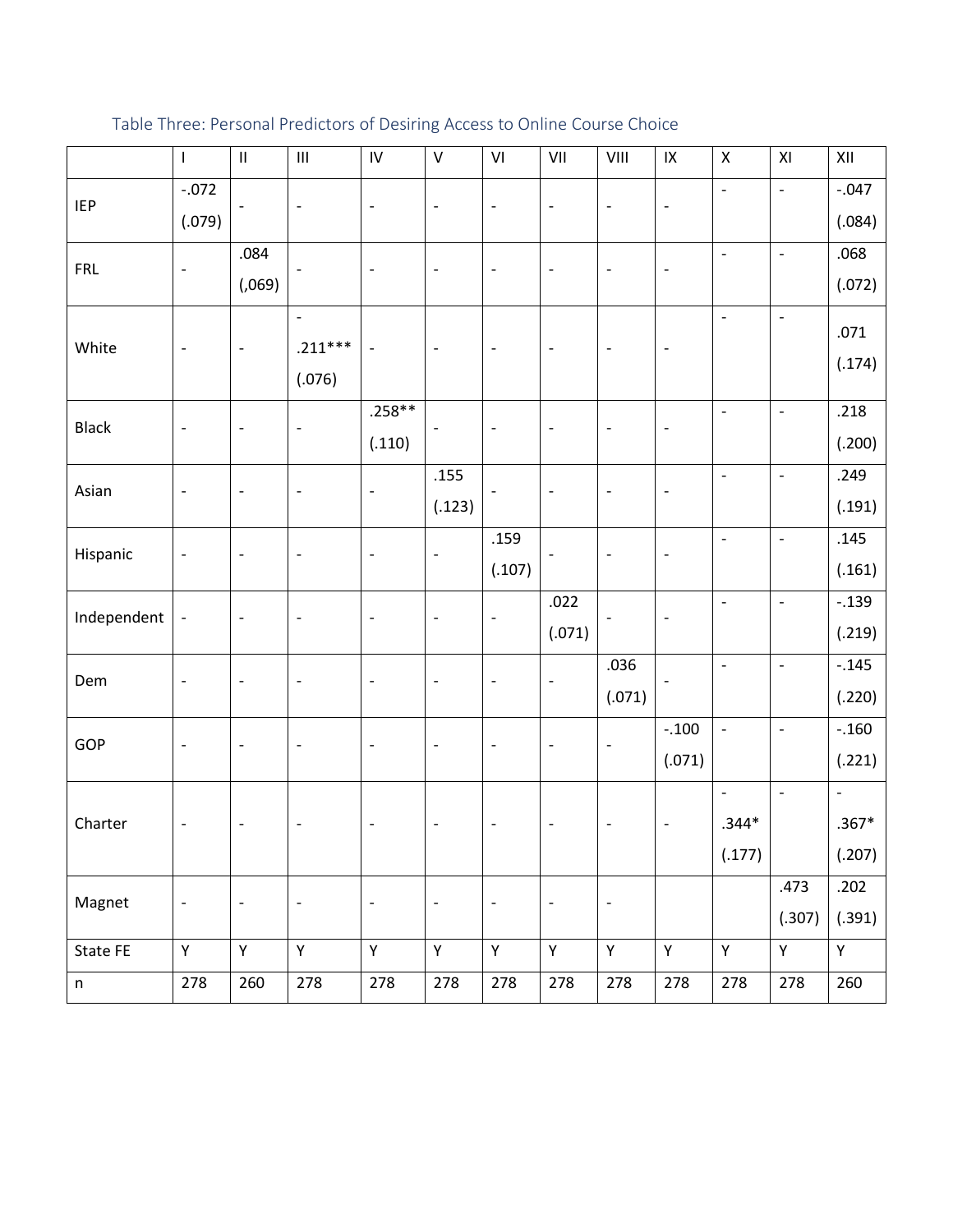Why do families utilize online course choice?

A final set of questions probes why families opt to utilize online course choice, which 52 of the 172 respondents that have access report doing. Likert-scale questions ask them to consider the importance of several potential explanations, as seen in Figures 1-5. Desiring scheduling flexibility and feeling as though their child would learn more stand out as the most important factors. Indeed, more than half of respondents cited those two reasons as either important or very important. Preference for the teacher in the online course to the one the student would have otherwise been assigned is ascribed the least importance, and yet just over one quarter of respondents cite it as an important or very important factor. Meanwhile, more than one third of respondents characterize social emotional factors or the course being unavailable as either important or very important. These results suggest that the decision to utilize online course choice is multifaceted and not driven by one solitary factor.



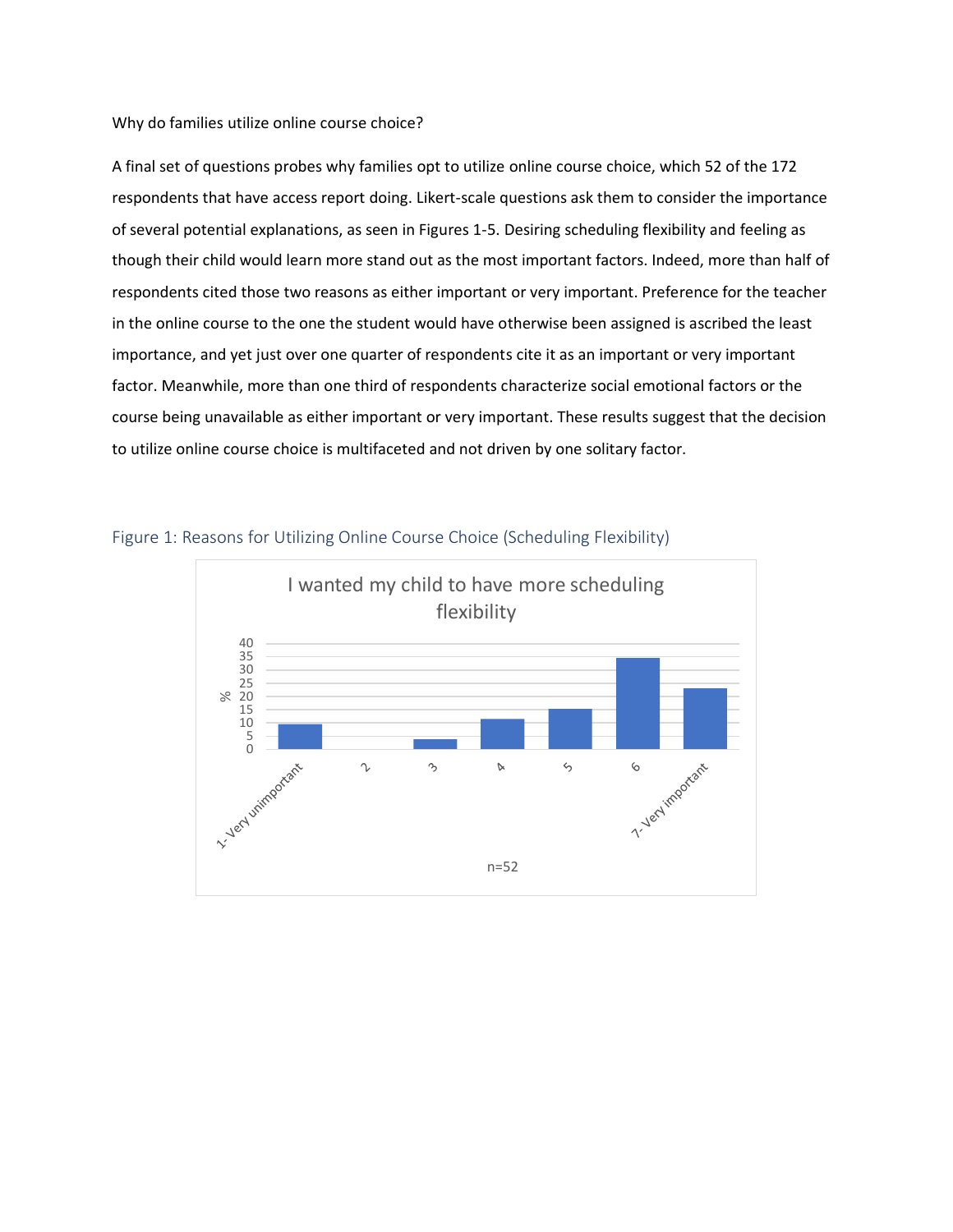

Figure 2: Reasons for Utilizing Online Course Choice (Learn More)

Figure 3: Reasons for Utilizing Online Course Choice (Prefer Teacher)

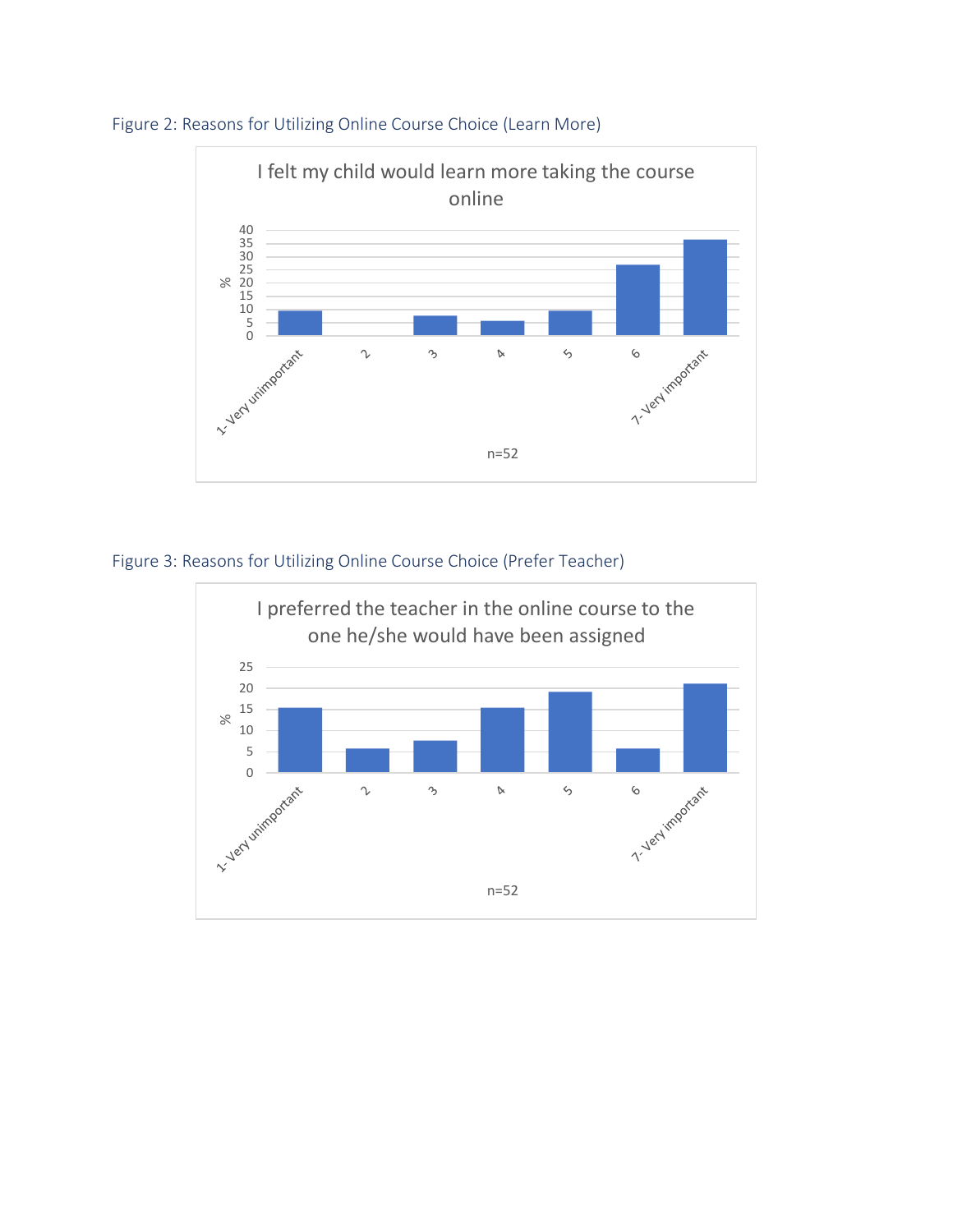

Figure 4: Reasons for Utilizing Online Course Choice (Course Unavailable)

Figure 5: Reasons for Utilizing Online Course Choice (Social Emotional)

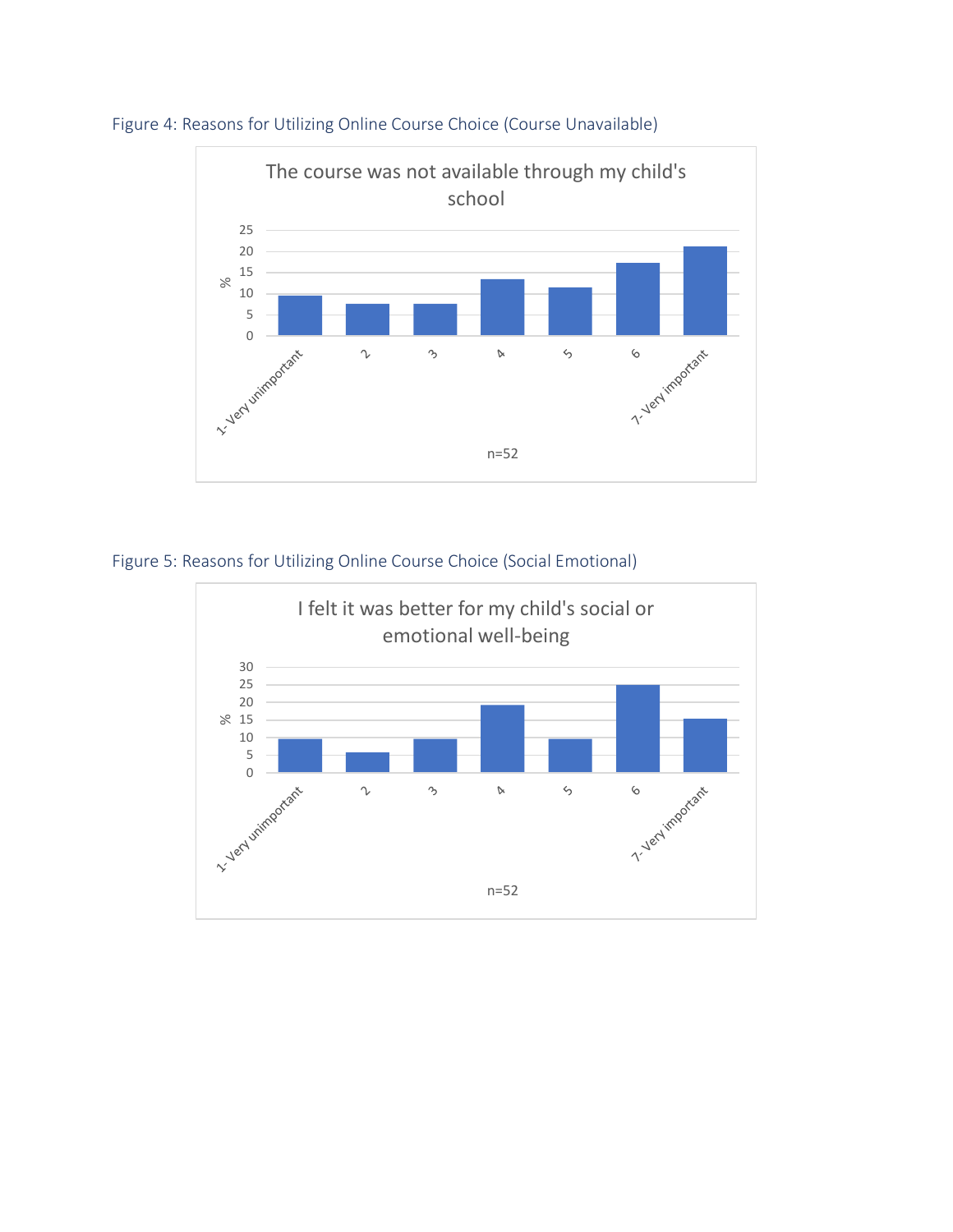### Discussion and Conclusion

Online course choice is an oft-utilized but rarely studied development in the American education reform landscape. Here, we take a first pass at understanding where it is offered, to whom, and why it is utilized.

As expected, zip-code level household income is negatively and significantly correlated with access to online course choice, which we hypothesize is likely an indicator that districts are more likely to offer it when there is greater demand for credit recovery. Still, our data does not allow us to rule out other possible explanations for the observed correlation, and indeed other possibilities like school safety (i.e. greater uptake where school safety is worse) should not be ruled out. On the other hand, our hypothesis that access is more prevalent in rural communities is not supported by our estimates. Perhaps our observation reflects stronger deference toward the traditional education practices in rural settings or, more broadly, comparatively tepid attitudes toward the role of the internet in everyday life (Vogels, 2021). It may also be the case that lack of access to broadband internet dampens enthusiasm for online education. According to the Federal Communications Commission (2020), 22.3 percent of Americans in rural areas lack broadband coverage that reaches 25/3 Mbps, compared to only 1.5 percent of Americans in urban settings.

In terms of assessing which constituencies lack access to online course choice but desire access, no clear patterns emerge. Still, more than half of respondents who lack access to online course choice express a desire for access. Our findings suggest that, at least in the interest of parental satisfaction, districts that don't currently offer access would be wise to adopt it. Enrollment in traditional public schools fell substantially during the first two years of the COVID-19 pandemic in part because parents felt that traditional public schools were less nimble and adept in their delivery of online learning (Kingsbury, 2021). Making online courses available then could provide a hedge against the frustrations associated with the bureaucratic and comparatively unmalleable nature of the traditional public school system. Moreover, online course choice allows traditional public schools to embrace the merit of parental choice while steering clear over more politically contentious battles over school choice (Hess, 2022).

Finally, it's notable that parents who utilize online course choice cite a variety of reasons for their uptake. The multifaceted nature of their decision highlights the potential peril in conceiving of online course choice as a solution to one particular problem (e.g. lack of access to advanced placement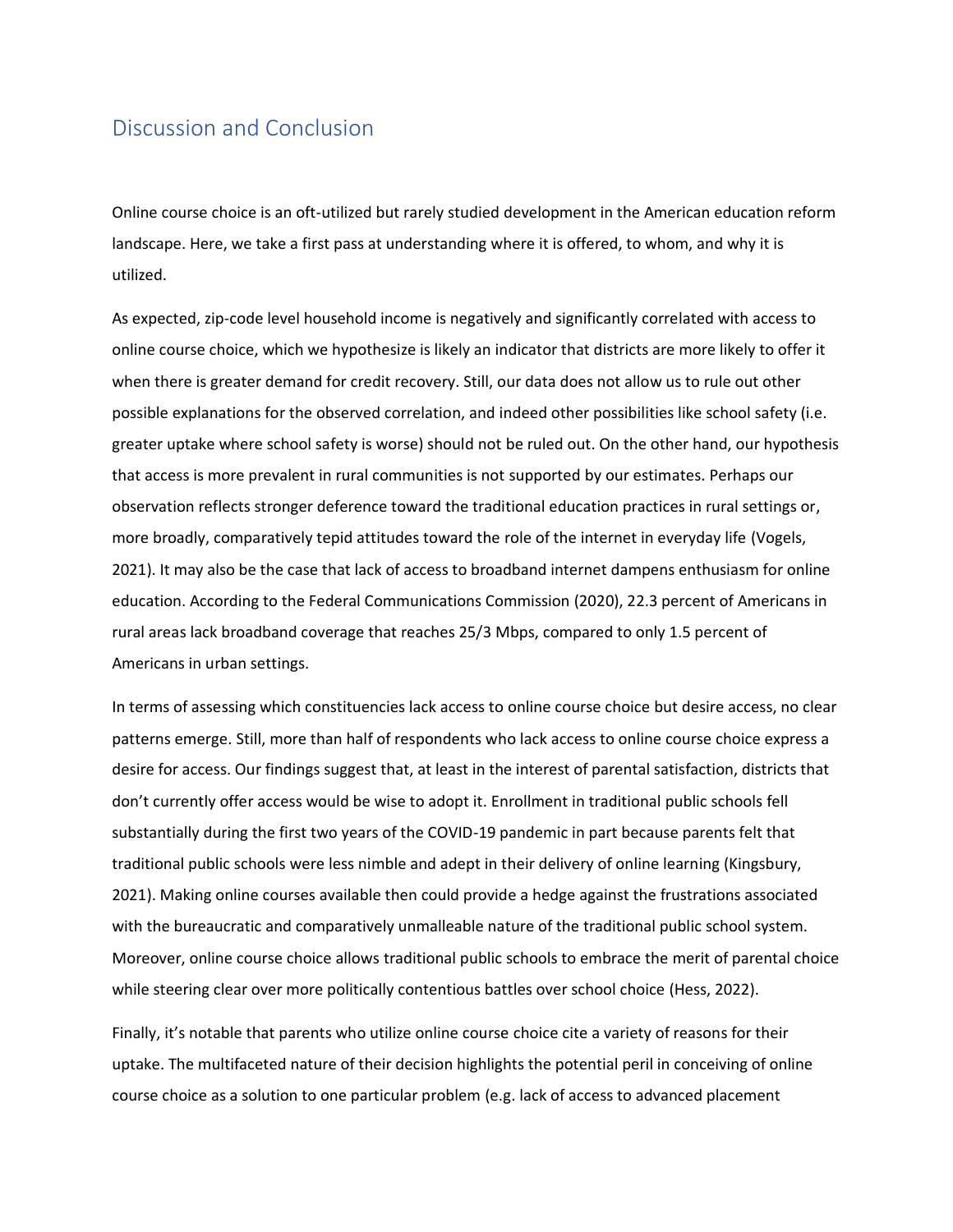courses) and reveals that it should be thought of and implemented as a tool that can address multiple issues for diverse stakeholders.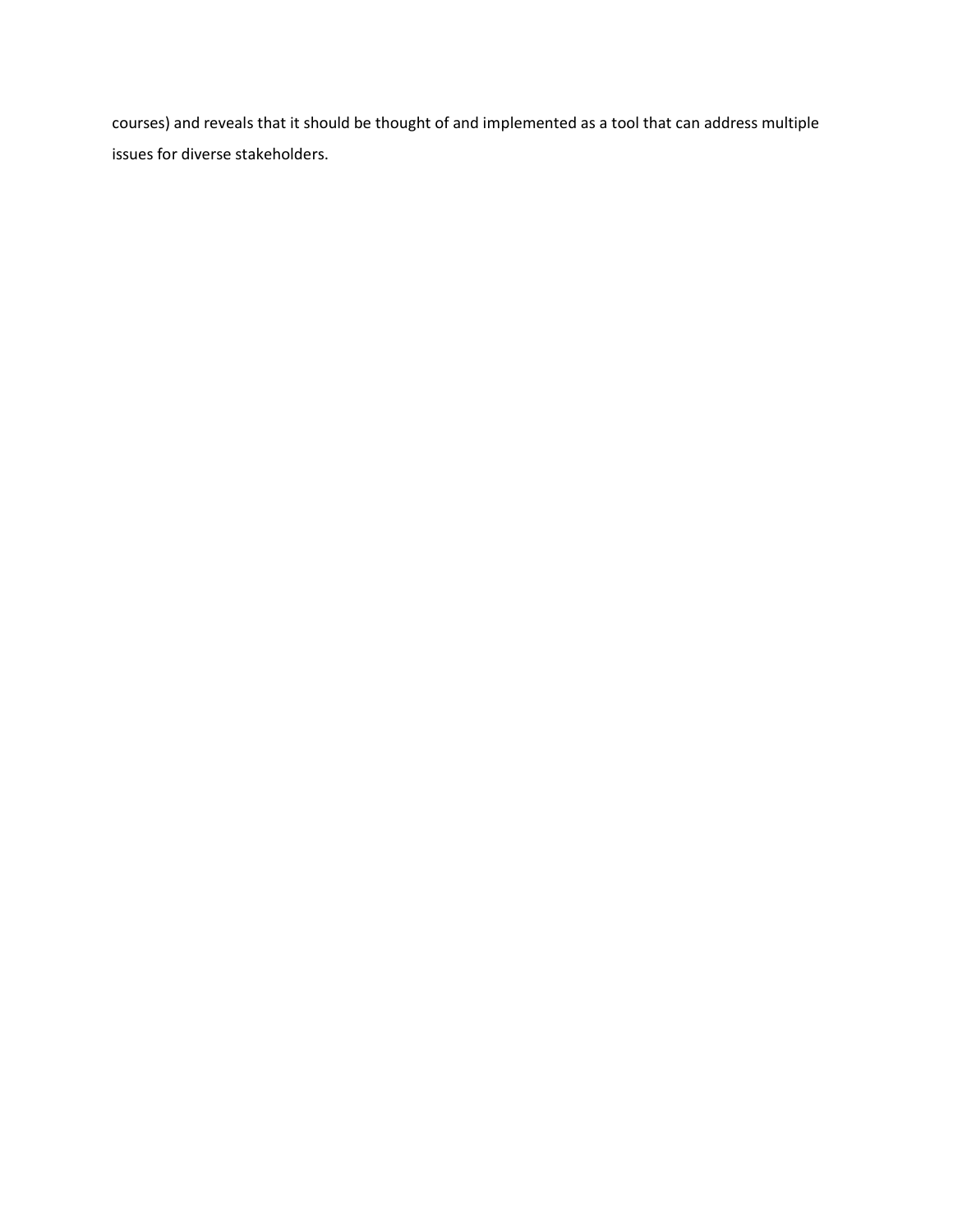#### References

Abamu, J. (2017). How former NYC Mayor Michael Bloomberg's iZone went from 'cool' to cold. *EdSurge*. Retrieved from https://www.edsurge.com/news/2017-03-21-how-former-nyc-mayor-michaelbloomberg-s-izone-went-from-cool-to-cold.

Baker, B. Sciarra, D. & Farrie, D. (2014). Is school funding fair? A national report card. Education Law Center, *Rutgers University*. Retrieved from https://files.eric.ed.gov/fulltext/ED570455.pdf.

Cain, V. (2021). *Schools and screens: A watchful history*. Cambridge, MA: MIT Press.

Clements, M., Pazzaglia, A. & Zweig, J. (2015). Online course use in New York high schools: Results from a survey in the Greater Capital Region. *Institute of Education Statistics*. Retrieved from https://ies.ed.gov/ncee/edlabs/regions/northeast/pdf/REL\_2015075.pdf.

Destin, M. (2013). Integrating resource-based and person-based approaches to understanding wealth effects on achievement.

Federal Communications Commission (2020). 2020 Broadband Deployment Report. Retrieved from https://www.fcc.gov/reports-research/reports/broadband-progress-reports/2020-broadbanddeployment-report

Hess, R. (2022). Families may like their schools but want more options. That's where course choice comes in. *Ed Week.* Retrieved from https://www.edweek.org/policy-politics/opinion-families-may-liketheir-school-but-want-more-options-thats-where-course-choice-comes-in/2022/04

Keaton, P. (2021). Identifying Virtual Schools Using the Common Core of Data (CCD). NCES Blog. Retrieved from https://nces.ed.gov/blogs/nces/post/identifying-virtual-schools-usingthe-common-coreof-data-ccd.

Kingsbury, I. (2021). Online learning: How do brick and mortar schools stack up to virtual schools? *Education and Information Technologies, 26*, 6567-6588.

McKenzie, L. (2021). Students want online learning options post-pandemic. *Inside Higher Ed*. Retrieved from https://www.insidehighered.com/news/2021/04/27/survey-reveals-positive-outlook-onlineinstruction-post-pandemic.